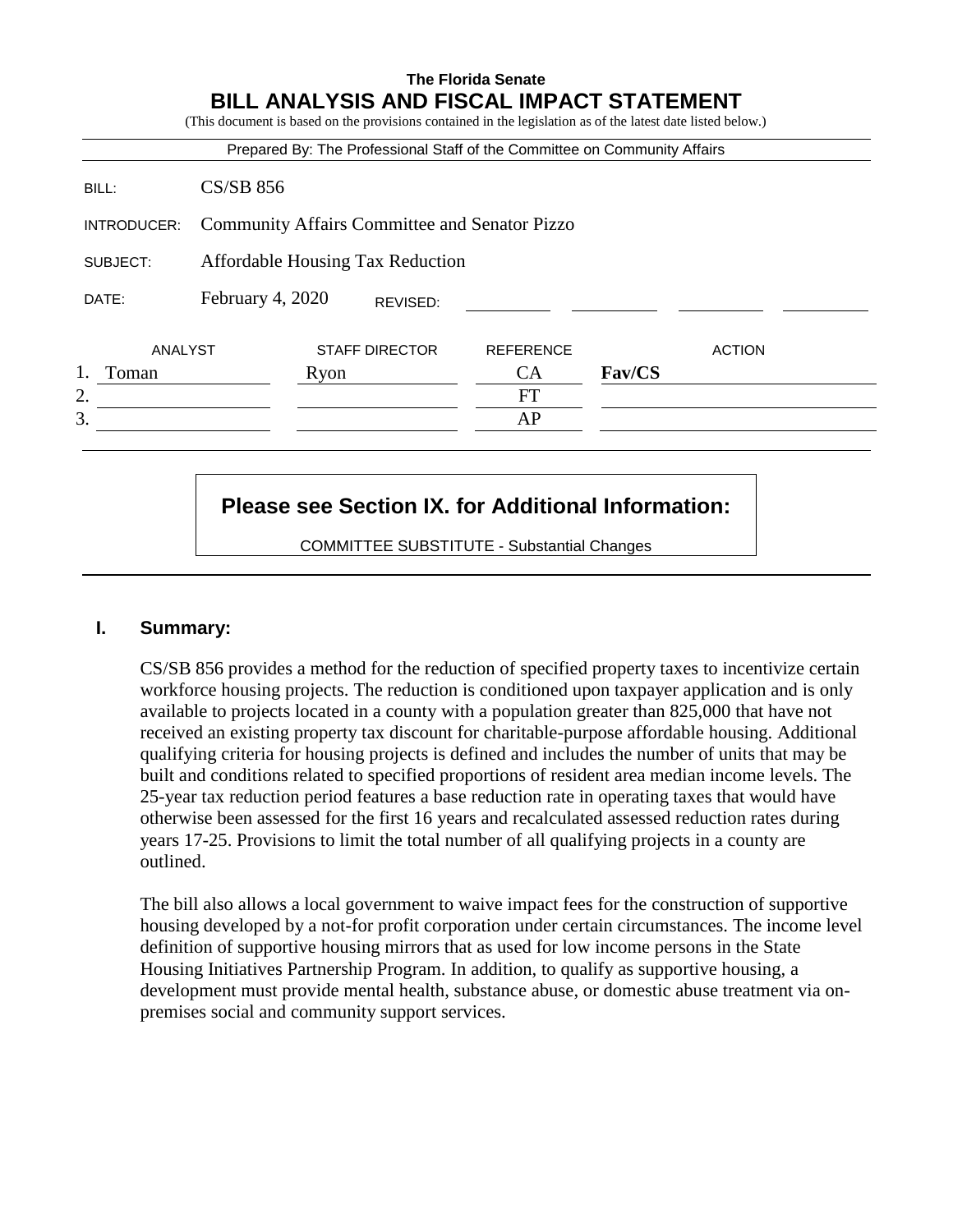## **II. Present Situation:**

### **Affordable Housing**

Affordable housing is generally defined in relation to the annual area median income of the household living in the housing adjusted for family size. Section 420.9071(2), F.S., within the State Housing Initiatives Partnership  $(SHP)^1$  Program defines "affordable" to mean that monthly rents or monthly mortgage payments, including taxes and insurance, do not exceed 30 percent of that amount which represents the percentage of the median annual gross income for:

- Very-low-income households, i.e., total annual gross household income does not exceed 50 percent of the median annual income for the area; $<sup>2</sup>$ </sup>
- Low-income households, i.e., total annual gross household income does not exceed 80 percent of the median annual income for the area; $3$
- Moderate-income households, i.e., total annual gross household income does not exceed 120 percent of the median annual income for the area.<sup>4</sup>

With respect to rental units, a household's annual income at initial occupancy may not exceed the three threshold percentages above. While occupying the unit, the household's annual income may increase to an amount not to exceed 140 percent.<sup>5</sup>

#### **State Affordable Housing Programs**

Principal state funding for affordable housing, if appropriated, comes from documentary stamp tax revenues distributed to the State Housing Trust Fund and the Local Government Housing Trust Fund.<sup>6</sup> Programs supported by the two trust funds include the State Apartment Incentive Loan Program  $(SAIL)^7$  and the State Housing Initiatives Partnership Program  $(SHIP)^8$  both of which are administered by the Florida Housing Finance Corporation (Florida Housing).<sup>9</sup>

SAIL provides gap financing to developers through non-amortizing, low-interest loans to leverage mortgage revenue bonds or federal Low Income Housing Tax Credit resources and obtain the full financing needed to construct affordable rental units for very low-income families.<sup>10</sup> The SHIP program provides funds to all 67 counties and Florida's larger cities on a population based formula to finance and preserve affordable housing for very low, low, and moderate income families based on locally adopted housing plans.

<sup>1</sup> *See* ss. 420.907-420.9089, F.S. Administered by Florida Housing Finance Corporation, the SHIP Program provides funds to all 67 counties and Florida's larger cities on a population based formula to finance and preserve affordable housing for very low, low, and moderate income families based on locally adopted housing plans.

<sup>2</sup> Section 420.9071(28), F.S.

<sup>3</sup> Section 420.9071(19), F.S.

<sup>4</sup> Section 420.9071(20), F.S.

<sup>5</sup> *See* ss. 420.9071(19), (20), and (28), F.S.

<sup>6</sup> Section 201.15, F.S.

<sup>7</sup> Section 420.5087, F.S.

<sup>8</sup> Sections 420.907-420.9089, F.S.

<sup>9</sup> As a public corporation of the state, Florida Housing Finance Corporation (Florida Housing) acts primarily as a financial institution. It utilizes federal and state resources to finance the development and preservation of affordable homeowner and rental housing and assist eligible homebuyers with financing and down payment assistance.

<sup>&</sup>lt;sup>10</sup> SAIL funds must be made available for specified groups such as commercial fishing workers and farmworkers, and persons who are homeless, elderly or who have special needs.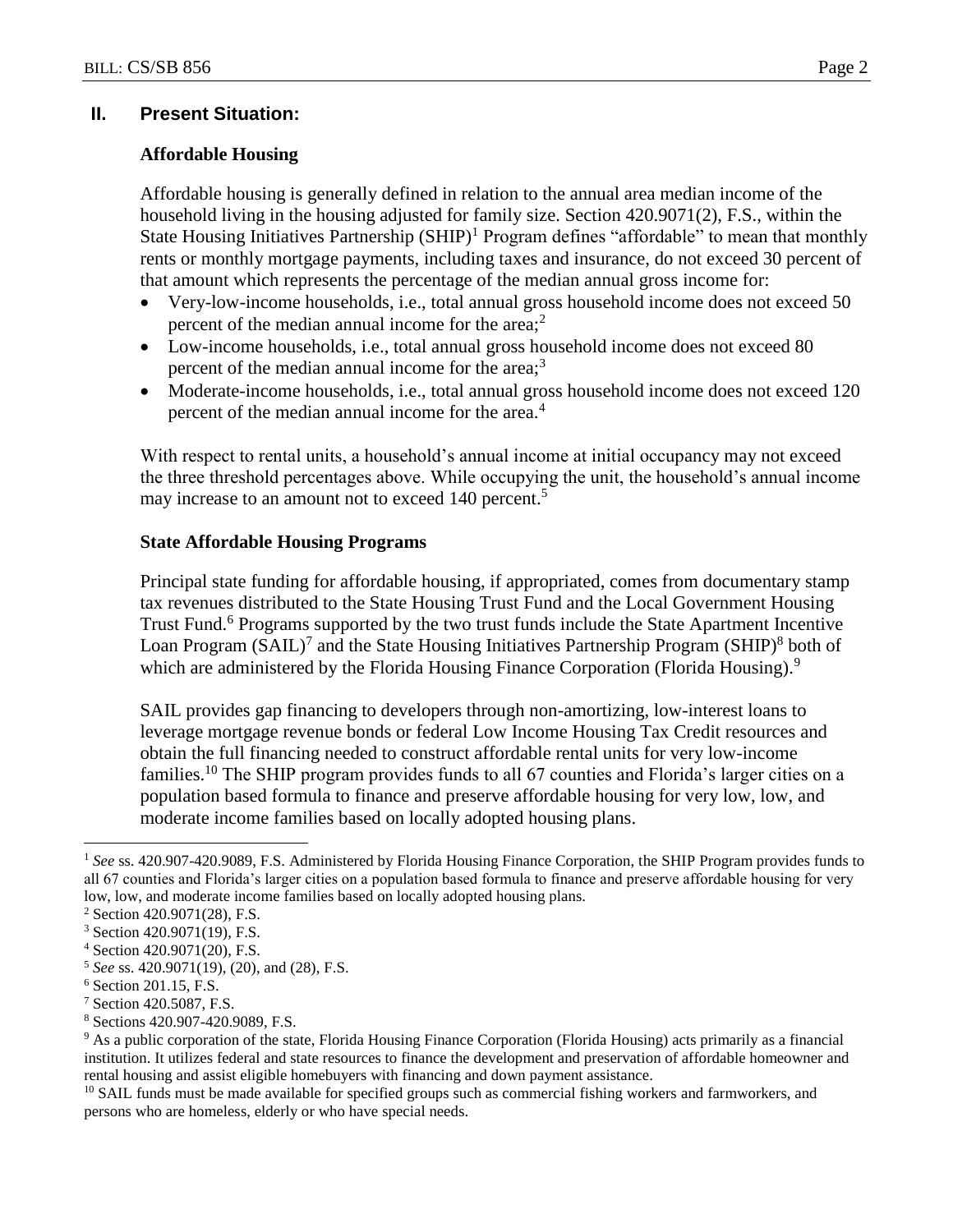## **SAIL Funding Parameters: County-Size, Tenant Groups, and Loan Terms**

The need and demand for SAIL funding must be determined by using the most recent statewide low-income rental housing market study conducted every 3 years.<sup>11</sup> Section 420.5087, F.S., specifies both geographic- and demographic-based allocation guidance. Based on the 2019 Rental Market Study, the geographic allocations to counties for 2019-2021 is:

| County population of 825,000 or more                         | 53.8 percent               |
|--------------------------------------------------------------|----------------------------|
| County population of more than 100,000 but less than 825,000 | 36.2 percent               |
| County population of 100,000 or less                         | 10.0 percent <sup>12</sup> |

Counties that currently have a population of 825,000 or more are Broward, Duval, Hillsborough, Miami-Dade, Orange, Palm Beach, and Pinellas.

#### **Workforce Housing**

 $\overline{a}$ 

As used in the Community Workforce Housing Innovation Pilot Program (CWHIP)<sup>13</sup> provided by ch. 2006-69, L.O.F., "workforce housing" means housing affordable to natural persons or families whose total annual household income does not exceed 140 percent of AMI, adjusted for household size, or 150 percent of AMI, adjusted for household size, in areas of critical state concern designated under s.  $380.05$ , F.S.,<sup>14</sup> for which the Legislature has declared its intent to provide affordable housing.<sup>15</sup>

Proviso language in recent General Appropriations Acts has dedicated SAIL funding to construct workforce housing to primarily serve low-income persons as defined in s. 420,0004, F.S.<sup>16</sup> This low-income persons definition for workforce housing stipulates that total household income does not exceed 80 percent of AMI within the state or within the county, whichever is greater.

[source/press/newsroom/publications/rental-housing/2019-rental-market-study.pdf?Status=Temp&sfvrsn=eadc107b\\_2.](https://www.floridahousing.org/docs/default-source/press/newsroom/publications/rental-housing/2019-rental-market-study.pdf?Status=Temp&sfvrsn=eadc107b_2) <sup>12</sup> *See* Florida Housing Finance Corporation, *Board Meeting Action Items*: *Corrected Geographic Allocation for 2019 through 2021 SAIL Funding Cycles* (Jun. 21, 2019) *available at* [https://www.floridahousing.org/docs/default](https://www.floridahousing.org/docs/default-source/programs/action-items17fc83c2fb0d6fb69bf3ff00004a6e0f.pdf?sfvrsn=14f1ec7b_3)[source/programs/action-items17fc83c2fb0d6fb69bf3ff00004a6e0f.pdf?sfvrsn=14f1ec7b\\_3](https://www.floridahousing.org/docs/default-source/programs/action-items17fc83c2fb0d6fb69bf3ff00004a6e0f.pdf?sfvrsn=14f1ec7b_3) (last visited Jan 29, 2020).

<sup>&</sup>lt;sup>11</sup> Section 420.5087(1), F.S. The 2019 Rental Market Study was prepared by the Shimberg Center for Housing Studies at the University of Florida and is *available at* [https://www.floridahousing.org/docs/default-](https://www.floridahousing.org/docs/default-source/press/newsroom/publications/rental-housing/2019-rental-market-study.pdf?Status=Temp&sfvrsn=eadc107b_2)

While the 2019 Rental Market Study reflects a 3.1 percent housing need for small counties, statute requires at least 10 percent be available to each county category. Per statute, the large county category was reduced by 6.9 percent.

<sup>&</sup>lt;sup>13</sup> Designed to use regulatory incentives and state and local funds to promote local public-private partnerships and to leverage government and private sources, Florida Housing administered the pilot program in 2006 and 2007.

<sup>&</sup>lt;sup>14</sup> Section 380.0552, F.S., designates the Florida Keys as an area of critical state concern, and includes legislative intent to provide affordable housing in close proximity to places of employment in the Florida Keys. Section 380.0555, F.S., provides a like designation and affordable housing legislative intent to the Apalachicola Bay Area.

<sup>&</sup>lt;sup>15</sup> Section 420.5095(1)(a), F.S. Per the subsection, the intent to provide affordable housing also applies to areas that were designated as areas of critical state concern for at least 20 consecutive years prior to removal of the designation.

<sup>&</sup>lt;sup>16</sup> See Proviso Specific Appropriation 2223, ch. 2016-66, Laws of Fla.; Proviso Specific Appropriation 2225, ch. 2017-70, Laws of Fla.; and Proviso Specific Appropriation 2225, ch. 2018-9, Laws of Fla.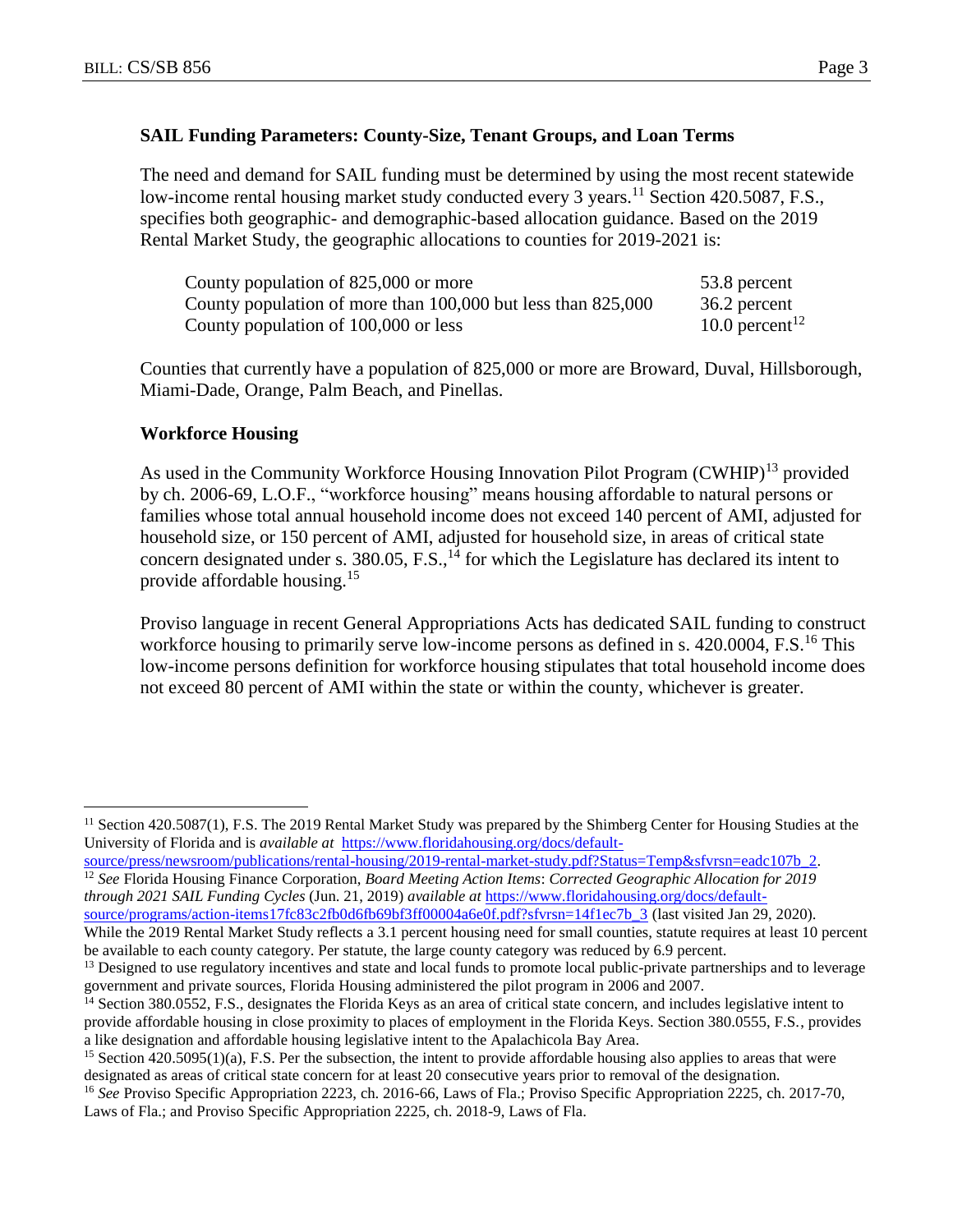The ad valorem tax or "property tax" is an annual tax levied by counties, municipalities, school districts, and some special districts. The tax is based on the taxable value of property as of January 1 of each year.<sup>17</sup> The property appraiser annually determines the "just value"<sup>18</sup> of property within the taxing authority and then applies relevant exclusions, assessment limitations, and exemptions to determine the property's "taxable value."<sup>19</sup> Tax bills are mailed in November of each year based on the previous January 1 valuation, and payment is due by March 31 of the following year.

The Florida Constitution prohibits the state from levying ad valorem taxes,  $20$  and it limits the Legislature's authority to provide for property valuations at less than just value, unless expressly authorized.<sup>21</sup>

The just valuation standard generally requires the property appraiser to consider the highest and best use of property; $^{22}$  however, the Florida Constitution authorizes certain types of property to be valued based on their current use (classified use assessments), which often result in lower assessments. Properties that receive classified use treatment in Florida include agricultural land, land producing high water recharge to Florida's aquifers, and land used exclusively for noncommercial recreational purposes; $^{23}$  land used for conservation purposes; $^{24}$  historic properties when authorized by the county or municipality;<sup>25</sup> and certain working waterfront property.<sup>26</sup>

## **Millage Categories and Rate Limitations**

Property tax rates, or millage rates, are set by each taxing authority and vary throughout the state. Millage rates are limited by both the Florida Constitution and by general law.

Section 200.001(1)-(2), F.S., provides for county and municipal millages composed of four categories of millage rates as follows:

 General county or municipal millage, which shall be that nonvoted millage rate set by the governing body of the county or municipality.

 $22$  Section 193.011(2), F.S.

- $24$  FLA. CONST. art. VII, s. 4(b).
- $25$  FLA. CONST. art. VII, s. 4(e).

<sup>&</sup>lt;sup>17</sup> Both real property and tangible personal property are subject to tax. Section 192.001(12), F.S., defines "real property" as land, buildings, fixtures, and all other improvements to land. Section 192.001(11)(d), F.S., defines "tangible personal property" as all goods, chattels, and other articles of value capable of manual possession and whose chief value is intrinsic to the article itself.

<sup>&</sup>lt;sup>18</sup> Property must be valued at "just value" for purposes of property taxation, unless the Florida Constitution provides otherwise. FLA. CONST. art VII, s. 4. Just value has been interpreted by the courts to mean the fair market value that a willing buyer would pay a willing seller for the property in an arm's-length transaction. *See Walter v. Shuler,* 176 So. 2d 81 (Fla. 1965); *Deltona Corp. v. Bailey*, 336 So. 2d 1163 (Fla. 1976); *Southern Bell Tel. & Tel. Co. v. Dade County,* 275 So. 2d 4 (Fla. 1973).

<sup>19</sup> *See* s. 192.001(2) and (16), F.S.

 $20$  FLA. CONST. art. VII, s. 1(a).

<sup>21</sup> *See* FLA. CONST. art. VII, s. 4.

 $23$  FLA. CONST. art. VII, s. 4(a).

 $26$  FLA. CONST. art. VII, s. 4(j).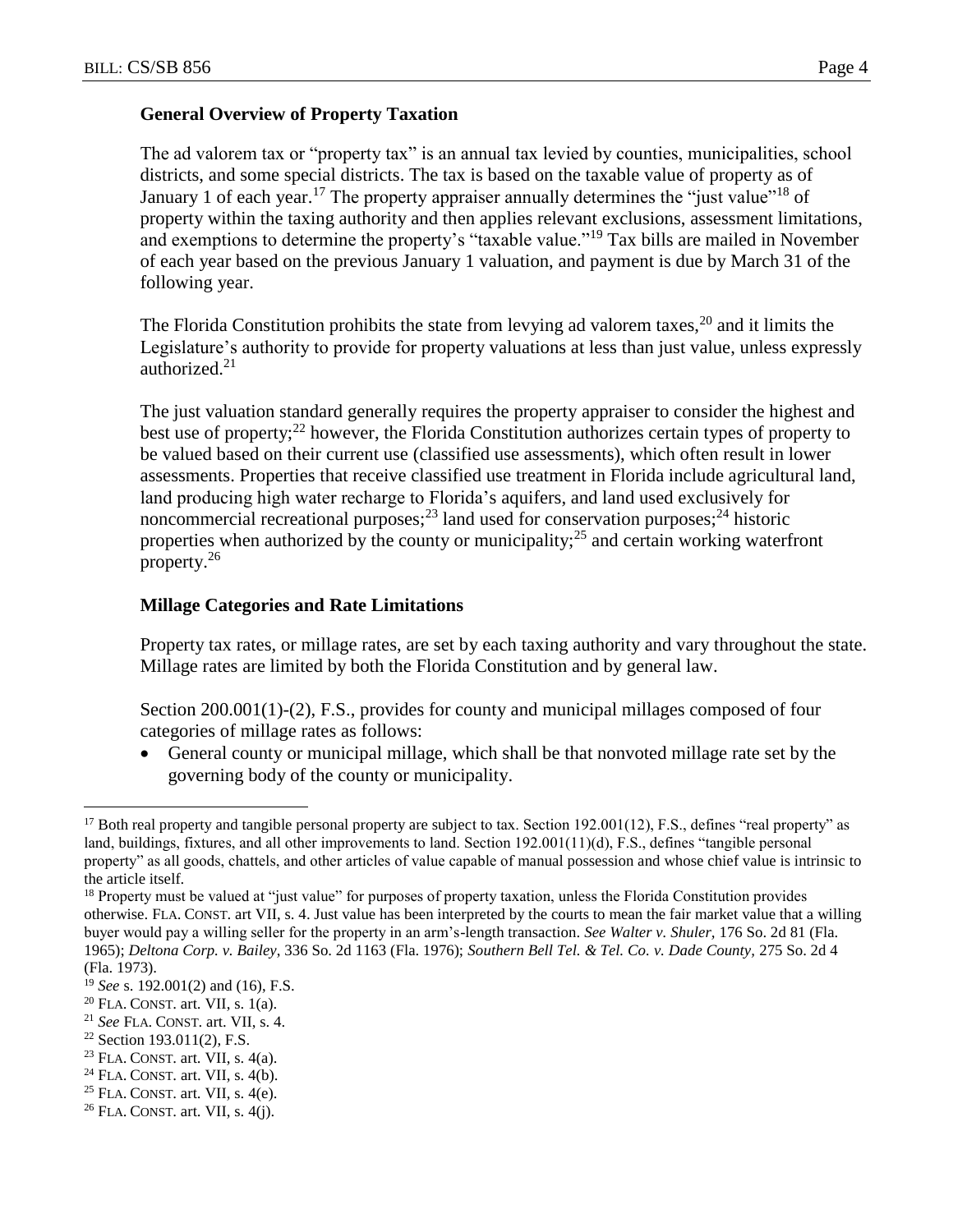- County or municipal debt service millage, which shall be that millage rate necessary to raise taxes for debt service as authorized by a vote of the electors pursuant to s. 12, Art. VII of the State Constitution.
- County or municipal voted millage, which shall be that millage rate set by the governing body of the county or municipality as authorized by a vote of the electors pursuant to s. 9(b), Art. VII of the State Constitution.
- County or municipal dependent special district millage.<sup>27</sup>

The Florida Constitution limits counties, municipalities, and school districts to levies of 10 mills (or one percent).<sup>28</sup> By referendum, local voters may authorize counties, municipalities, and school districts to levy additional mills above the 10-mill limitation to repay bonds to finance capital projects and for other purposes for a period of no longer than two years.<sup>29</sup> Counties providing municipal services may also levy up to an additional 10 mills above the 10-mill county limitation within those areas receiving municipal-type services.  $30$ 

Independent special district millage rates are limited by the law establishing the district and must be approved by the voters within the district. Dependent special district millage rates are included in the limitation applicable to the authority to which they are dependent. The Florida Constitution authorizes up to an additional 1 mill to be levied for water management purposes, except in northwest Florida where the limit is  $0.05$  mill.<sup>31</sup>

# **Exemption of Property Tax for Charitable Purposes and Affordable Housing**

The Florida Constitution provides that portions of property used predominately for educational, literary, scientific, religious, or charitable purposes may be exempted by general law from taxation.<sup>32</sup>

In 1999, the Legislature authorized a property tax exemption for property owned by certain exempt entities which provide affordable housing under the charitable purposes exemption.<sup>33</sup> The property must be owned entirely by a not-for-profit corporation, used to provide affordable housing through any state housing program under ch. 420, F.S., and serving low-income and very-low-income persons.<sup>34</sup> In order to qualify for the exemption, the property must comply with s. 196.195, F.S., for determining non-profit status of the property owner and s. 196.196, F.S., for determining exempt status of the use of the property.

<sup>&</sup>lt;sup>27</sup> Section 200.001(5), F.S., provides that dependent special district millage rates shall be set by the board of county commissioners or the governing body of a municipality identified as to the area covered; as to the taxing authority to which the district is dependent; and as to whether authorized by a special act, authorized by a special act and approved by the electors, authorized pursuant to s. 15, Art. XII of the State Constitution, authorized by s.  $125.01(1)(q)$ , F.S., or otherwise authorized.

<sup>&</sup>lt;sup>28</sup> FLA. CONST. art. VII, s. 9. A rate of 1 mill equates to \$1 of tax per \$1,000 of taxable value, or 0.1 percent.

 $29$  FLA. CONST. art. VII, s. 9.

<sup>30</sup> FLA. CONST. art. VII, s. 9(b); s. 125.01(1)(q), F.S.

<sup>31</sup> FLA. CONST. art. VII, s. 9.

<sup>32</sup> FLA. CONST. art. VII, s. 3.

<sup>33</sup> Chapter 99-378, s. 15, Laws of Fla. (creating s. 196.1978, F.S, effective July 1, 1999).

 $34$  The not-for-profit corporation must qualify as charitable under s.  $501(c)(3)$  of the Internal Revenue Code and other federal regulations. See 26 U.S.C. § 501(c)(3) ("charitable purposes" include relief of the poor, the distressed or the underprivileged, the advancement of religion, and lessening the burdens of government).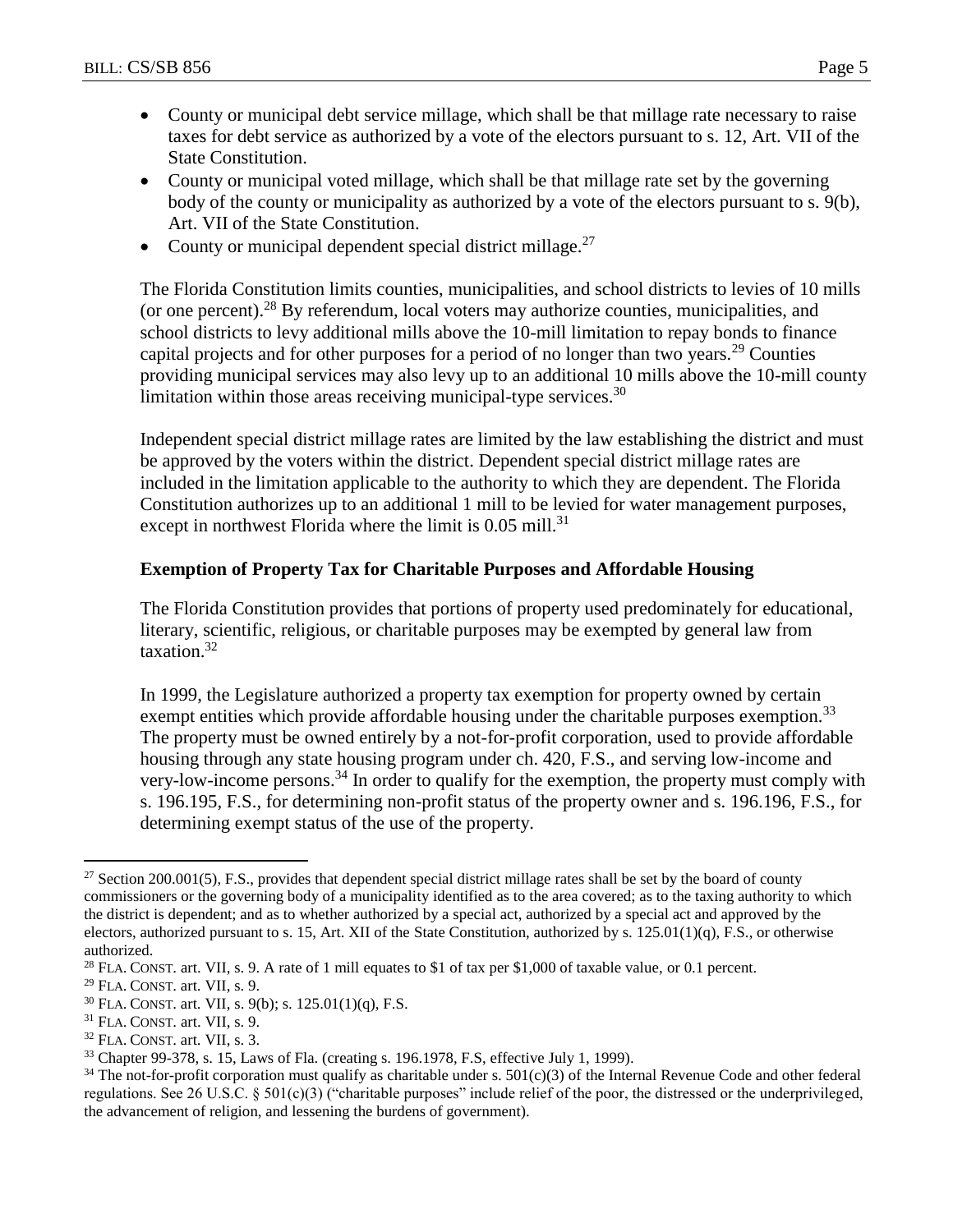In 2017, the Legislature created s. 196.1978(2), F.S., to provide that property used as affordable housing will be considered a charitable purpose and qualify for a 50 percent property tax discount if the property:

- Provides affordable housing to natural persons or families meeting the extremely-low, verylow, or low-income limits specified in s. 420.0004, F.S.;
- Provides housing in a multifamily project in which at least 70 units are provided to the above group; and
- Is subject to an agreement with Florida Housing to provide affordable housing to the above group, recorded in the official records of the county in which the property is located.<sup>35</sup>

The discount begins on January 1 of the year following the 15th year of the term of the agreement on those portions of the affordable housing property that provide the housing as described above. The discount terminates when the property is no longer serving extremely-low, very-low, or low-income persons pursuant to the recorded agreement. The discount is applied to taxable value prior to tax rolls being reported to taxing authorities and tax rates being set in the annual local government budgeting process.

## **Local Government Impact Fees**

Pursuant to home rule authority, counties and municipalities may impose proprietary fees,<sup>36</sup> regulatory fees, and special assessments<sup>37</sup> to pay the cost of providing a facility or service or regulating an activity. As one type of regulatory fee, impact fees are charges imposed by local governments against new development to provide for capital facilities' costs made necessary by such growth.<sup>38</sup> Impact fee calculations vary from jurisdiction to jurisdiction and from fee to fee. Impact fees also vary extensively depending on local costs, capacity needs, resources, and the local government's determination to charge the full cost or only part of the cost of the infrastructure improvement through utilization of the impact fee. With respect to a school impact fee, the fee is imposed by the respective board of county commissioners at the request of the school board.

Chapter 2019-165, L.O.F., amended s. 163.31801, F.S., to codify the 'dual rational nexus test' for impact fees, as articulated in case law. This test requires an impact fee to be proportional and have a reasonable connection, or rational nexus, between 1) the proposed new development and the need and the impact of additional capital facilities, and 2) the expenditure of funds and the benefits accruing to the proposed new development.<sup>39</sup> Local governments are prohibited from requiring the payment of impact fees prior to issuing a property's building permit.<sup>40</sup>

<sup>35</sup> Section 196.1978(2)(a), F.S. and ch. 2017-36, s. 6, Laws of Fla.

<sup>36</sup> Office of Economic and Demographic Research, The Florida Legislature, *2019 Local Government Financial Handbook*, *available at* http://edr.state.fl.us/Content/local-government/reports/lgfih19.pdf (last visited Jan. 6, 2019). Examples of proprietary fees include admissions fees, franchise fees, user fees, and utility fees.

<sup>&</sup>lt;sup>37</sup> Id. Special assessments are typically used to construct and maintain capital facilities or to fund certain services.

<sup>38</sup> *See supra* note 4.

<sup>39</sup> Section 163.31801(3)(f) and (g), F.S.

<sup>40</sup> Section 163.31801(3)(e), F.S.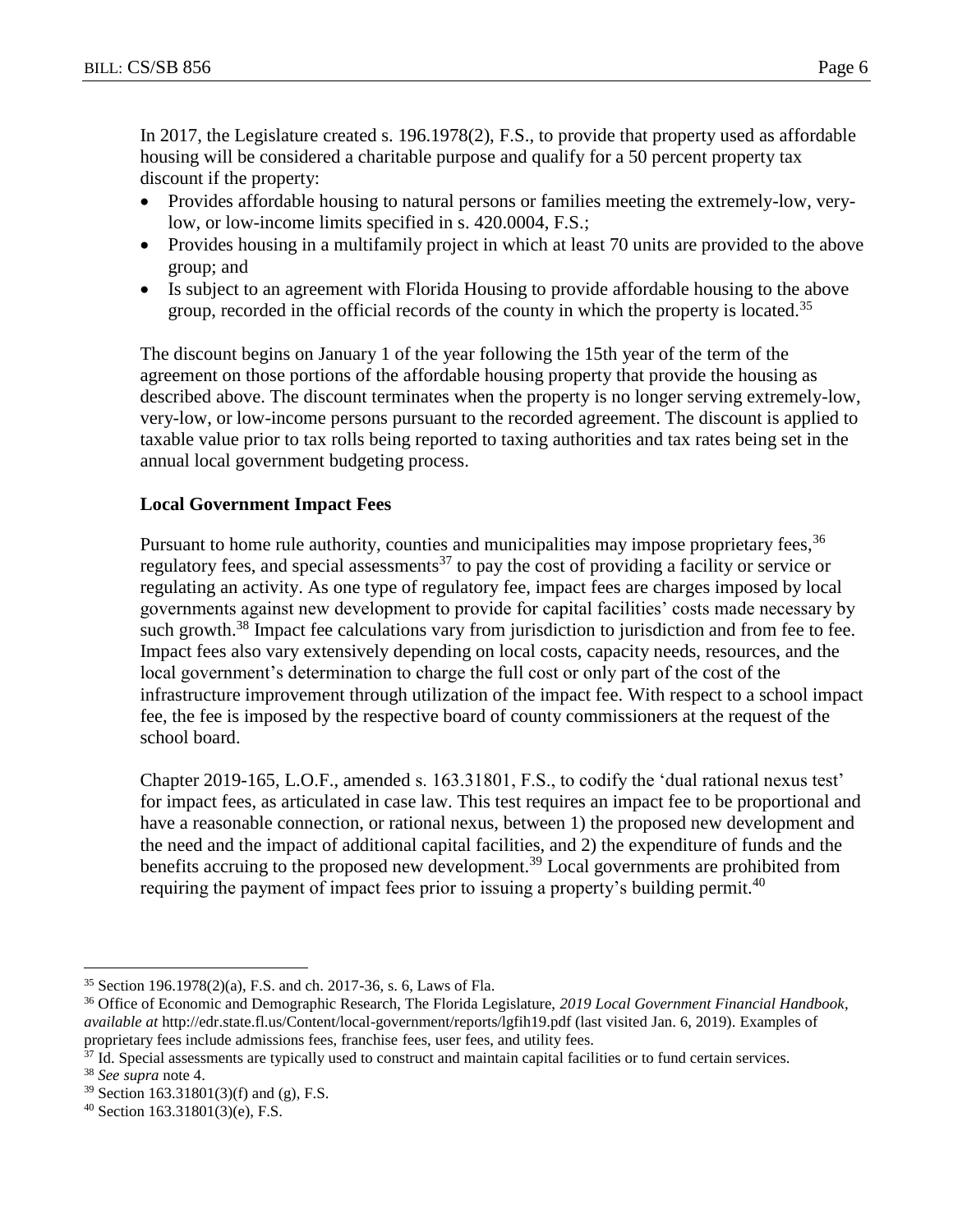Additionally, ch. 2019-165, L.O.F, established that impact fee funds must be earmarked for capital facilities that benefit new residents and may not be used to pay existing debt unless specific conditions are met.<sup>41</sup> Provisions also authorized a local government to provide an exception or waiver for an impact fee for affordable housing. If a local government provides such an exception or waiver, it is not required to use any revenues to offset the impact.<sup>42</sup> Impact fee provisions in s. 163.31801, F.S., do not apply to water and sewer connection fees.

## **Permanent Supportive Housing**

Through a combination of affordable housing and individualized support services, permanent supportive housing is designed for people with disabilities who are unlikely to be able to maintain stable housing without service-enriched housing.<sup>43</sup>

Typically, supportive housing is rental housing with a standard lease. The permanent supportive housing apartments may be scattered through the community in mainstream apartment complexes or may be project-based rental units in one or more developments. In some cases, supportive housing apartments are set aside units in larger affordable subsidized housing complexes.

Combined with the rental housing are the individualized, flexible, and accessible supportive services. These services may vary widely and often include case management, health care coordination, behavioral health coordination, job and education coaching, assistance with daily living skills, transportation assistance, and assistance accessing mainstream resources such as food assistance and disability income.<sup>44</sup>

Florida Housing rental programs feature competitive rental resource allocations to develop permanent supportive housing. In 2019, Florida Housing provided financing to build smaller permanent supportive housing properties for persons with developmental disabilities and to persons with special needs.<sup>45</sup>

#### **Verification of Documents; Third Degree Felonies; Back Taxes**

A verified document is a document that has been signed or executed by a person who must state under oath (or affirmation) that the facts or matters made therein are true, or other words to that effect.<sup>46</sup> A written declaration means the following: "Under penalties of perjury, I declare that I

<sup>41</sup> Section 163.31801(3)(h) and (i), F.S.

<sup>42</sup> Section 163.31801(8), F.S.

<sup>43</sup> *See* Florida Housing Coalition, *Permanent Supportive Housing Property Management Guidebook*, (Jun. 2018) *available at* <https://www.flhousing.org/wp-content/uploads/2019/03/PSH-Guidebook-FINAL-WEB-06.2018.pdf> (last visited Feb. 4, 2020).

<sup>44</sup> *Id.*

<sup>45</sup> *See* Florida Housing Finance Corporation, *Competitive Multifamily Programs: RFA 2019-117 and RFA 2019-104 available at* <https://www.floridahousing.org/programs/developers-multifamily-programs/competitive/2019/> (last visited Feb. 4, 2020).

<sup>46</sup> Section 92.525(4)(c), F.S.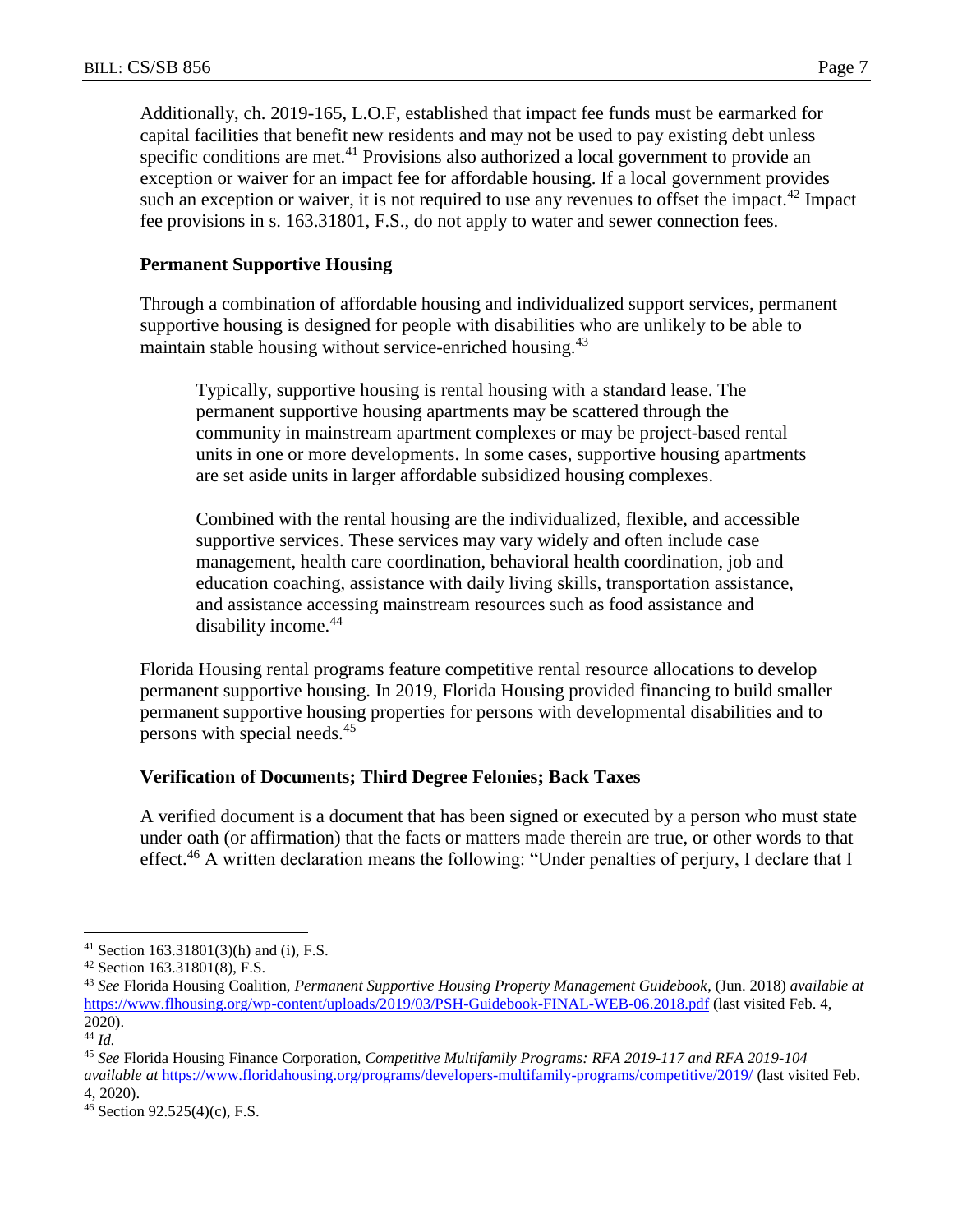have read the foregoing [document] and that the facts stated in it are true," followed by the signature of the person making the declaration.<sup>47</sup>

A third degree felony is punishable by up to 5 years' incarceration and a fine of up to \$5,000.<sup>48</sup>

Section 193.092, F.S., provides for the assessment of property for "back taxes," or taxes on property that has escaped taxation because such property was not accounted for on the tax roll. The statute provides a mechanism for the collection of up to three years of back taxes. The tax arrears attach to the property regardless of who currently owns the property.

## **III. Effect of Proposed Changes:**

**Section 1** amends s.16.3181, F.S., to allow a local government to waive impact fees for the development of supportive housing constructed by a not-for-profit corporation that derives 75 percent of its revenues from contracts or services provided to a state or federal agency. The local government is not required to use any revenues to offset the impact. Supportive housing is defined to mean affordable housing for low-income persons or households as delineated in the SHIP program which provides treatment for mental health, substance abuse, or domestic violence via on-premises social or community support services.

**Section 2** amends 196.1978, F.S., to provide a tax reduction for specified affordable housing. A number of terms used in the section are defined, including:

- "Workforce housing project," which means a rental housing project that provides at least four but not more than 70 dwelling units for natural persons or households, and in which:
	- o At least 10 percent of the rental units are set aside for residents with a total annual gross household income greater than 60 percent and up to 80 percent of AMI adjusted for family size;
	- o At least 20 percent of the rental units are set aside for residents with a total annual gross household income greater than 60 percent and up to 100 percent of AMI adjusted for family size; and
	- o Rents for the rental units are set aside at the applicable income limitations established by Florida Housing for the county in which the rental housing project is located. For rental units which are not set aside as outlined above, the taxpayer may offer the units at rents it determines at its sole discretion.
- "Qualifying project," which means a workforce housing project that:
	- o Is located in a county with a population of 825,000 or more; and
	- o Has not received an affordable housing property exemption pursuant to s. 196.1978(2), F.S., (i.e., affordable housing considered as a charitable purpose and qualifying for a 50 percent property tax discount).
- "Reduction term," which means the 25-year tax reduction period beginning the year in which the qualifying project is first assessed and certified by the county property appraiser as eligible to receive a reduction in operating taxes.

 $\overline{a}$  $47$  Section 92.525(2), F.S. When a verification on information or belief is permitted by law, the words "to the best of my knowledge and belief" may be added.

<sup>48</sup> Sections 775.082, 775.083, and 775.084, F.S.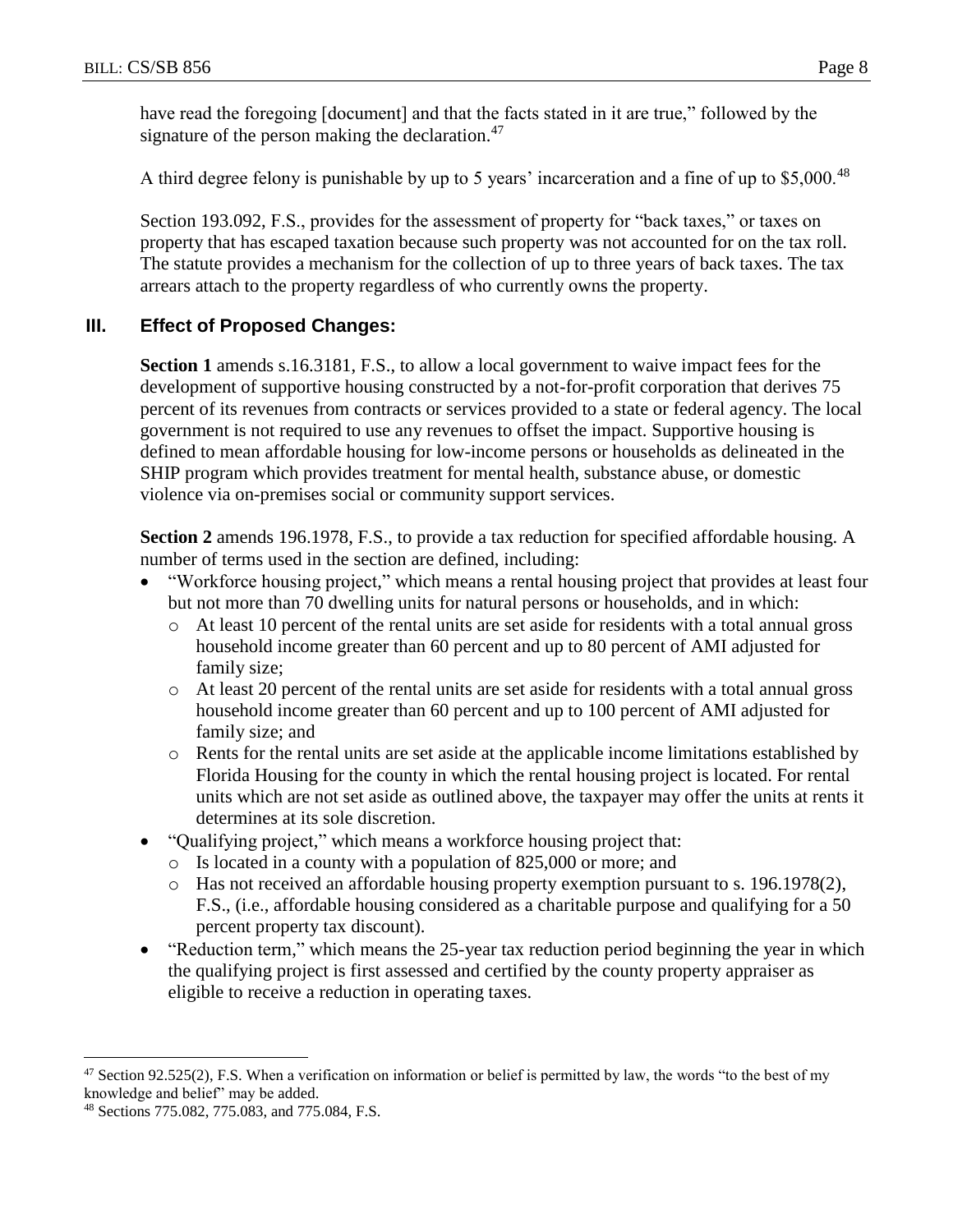- "Taxpayer," which means the person or other legal entity in whose name property is assessed as in s. 192.001, F.S.
- "Base tax" which means the operating taxes remitted to a project taxing authority in the tax year immediately preceding the reduction term.
- "Operating taxes," which means the nonvoted millage portion of county millage and municipal millage.
- "Project taxing authority," which means a county or municipality, which is authorized to levy operating taxes against real property in the jurisdiction in which a qualifying project is located.

The bill provides a legislative finding that property used to provide affordable, elderly, and workforce housing to natural persons and households that meet the low-income or moderateincome limits is a charitable purpose.

Notwithstanding current statutory provisions that a property tax exemption granted for religious, literary, scientific, or charitable use of property requires the applicant to be a nonprofit, a taxpayer who builds or renovates a qualifying project after July 1, 2021, may receive a reduction in operating taxes that would otherwise be assessed, if the following criteria are met:

- The taxpayer timely files an application for the tax reduction with the property appraiser no later than March 1 of the year immediately following the year in which the qualifying project is first assessed.
- The taxpayer records a covenant running with the land which restricts the rents of units within the qualifying project.

For the first 16 years of the reduction term, a qualifying project shall be assessed operating taxes in an amount equal to the base tax for the operating project, which base tax shall be increased annually thereafter by 2.5 percent or the Consumer Price Index for the county in which the qualifying project is located, whichever is less.

Beginning in year 17 of the reduction term, the property appraiser shall determine the assessed value of the project and reduce the assessed value in accordance with the percentages set forth below:

| <b>Year of Tax Reduction</b> | <b>Workforce Housing Reduction</b> |  |  |
|------------------------------|------------------------------------|--|--|
|                              | Percentage                         |  |  |
| 17                           | 90 percent                         |  |  |
| 18                           | 80 percent                         |  |  |
| 19                           | 70 percent                         |  |  |
| 20                           | 60 percent                         |  |  |
| 21                           | 50 percent                         |  |  |
| 22                           | 40 percent                         |  |  |
| 23                           | 30 percent                         |  |  |
| 24                           | 20 percent                         |  |  |
| 25                           | 10 percent                         |  |  |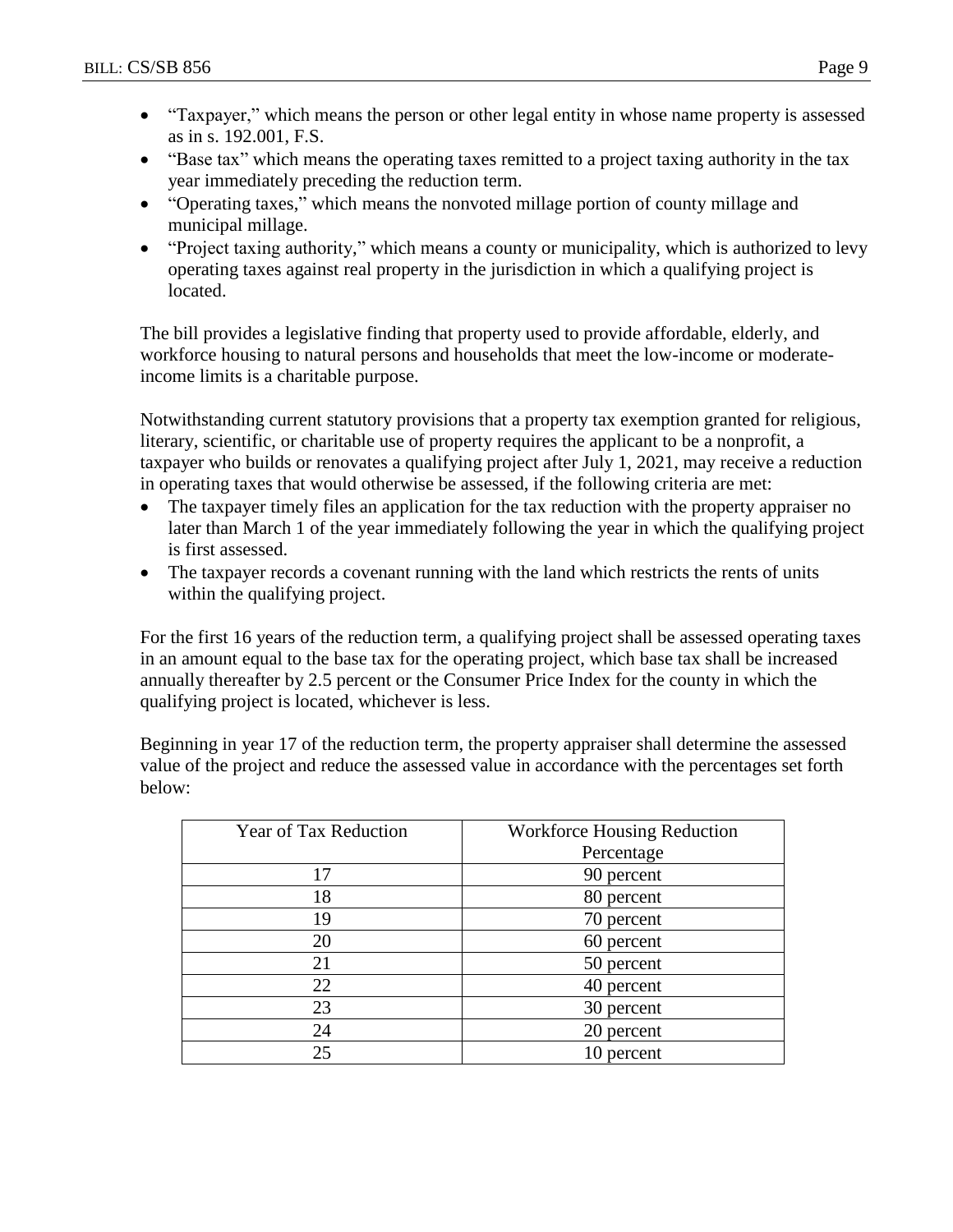If the property appraiser approves the application, the taxpayer must submit the covenant running with the land for recording. The property appraiser shall apply the authorized tax reductions beginning in the appropriate tax year. The taxpayer submitting the application is responsible for the cost of recording the covenant.

A taxpayer who receives a tax reduction is required to submit a report annually to the property appraiser confirming compliance with the rent restrictions required for the tax reduction. The report must include the written declaration set forth in s. 92.525(2), F.S. A taxpayer who falsifies the written declaration commits a felony of the third degree.

Each county with a population of 825,000 or more may, by the adoption of an ordinance and after conducting a public hearing noticed in a newspaper of general circulation, limit the total number of qualifying projects the property appraiser may approve annually. The limit is conditioned upon a finding that such a limitation is necessary to avoid a substantial impairment of the taxing authority's ability to meet its financial obligations to fund other necessary public services.

If the property appraiser determines that a qualifying project that was granted a tax reduction failed to offer rents as required in the recorded covenant, the taxpayer is liable for the payment of any back taxes, penalties, and interest.

The bill takes effect on July 1, 2020.

#### **IV. Constitutional Issues:**

 $\overline{a}$ 

#### A. Municipality/County Mandates Restrictions:

State mandates on local governments are generally described in the Florida Constitution as general laws requiring counties or municipalities to spend funds, limiting their ability to raise revenue, or reducing the percentage of a state-shared tax revenue. In 1991, Senate President Margolis and House Speaker Wetherell created a memo to guide the House and Senate in the review of local government mandates.<sup>49</sup>

Article VII, Section 18(a) of the Florida Constitution, provides that counties and municipalities are not bound by general laws requiring them to spend funds or take action that requires the expenditure of funds unless certain specified exemptions or exceptions are met. However, the mandate requirement does not apply to laws having an

<sup>49</sup> Memorandum to Members of The Florida House and The Florida Senate from Gwen Margolis, President of the Senate, and T.K. Wetherell, Speaker of the House, *County and Municipal Mandates Analysis,* (March 7, 1991) (on file with the Senate Committee on Community Affairs).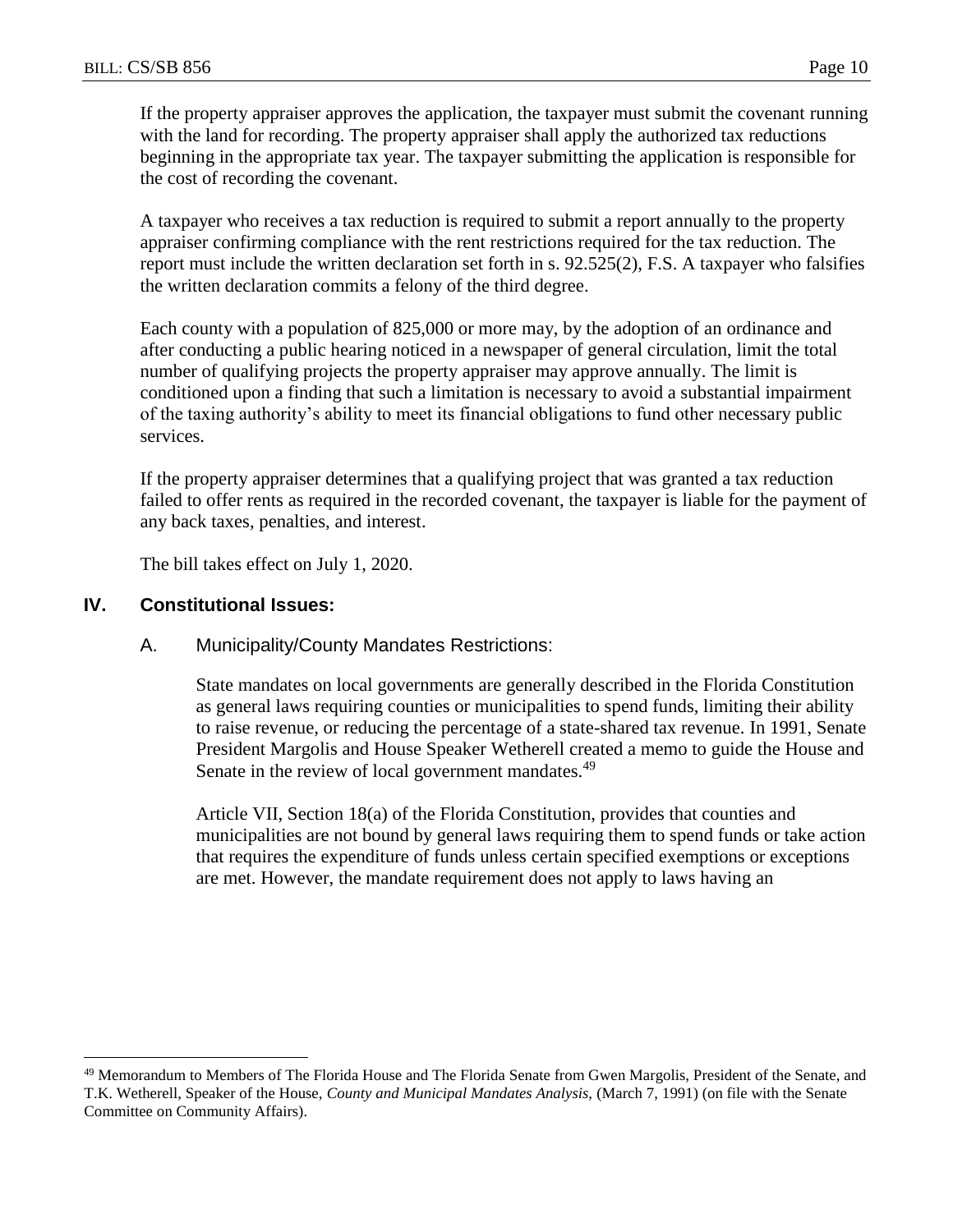insignificant impact, which for Fiscal Year 2019-2020 is forecast at approximately \$2.2 million. $50,51,52$ 

Article VII, Section 18(b) of the Florida Constitution, provides that except upon the approval of each house of the Legislature by a two-thirds vote of the membership, the Legislature may not enact, amend, or repeal any general law if the anticipated effect of doing so would be to reduce the authority that municipalities or counties have to raise revenue in the aggregate, as such authority existed on February 1, 1989. As in Subsection 18(a), the mandate requirement does not apply to laws having an insignificant impact.

While qualifying taxpayer applicants for the bill's property tax reduction would reduce a local government's authority to raise revenues, the bill provides a process for the local government to limit the number of applications to avoid an impairment of a taxing authority's ability to meet its financial obligations. The process for implementing a limitation requires a noticed public hearing and the adoption of an ordinance the execution of which may require the local government to spend funds. If either of the above issues are deemed a mandate, final passage of the bill would require approval by two-thirds of the membership of each house of the Legislature.

B. Public Records/Open Meetings Issues:

None.

C. Trust Funds Restrictions:

None.

D. State Tax or Fee Increases:

None.

E. Other Constitutional Issues:

The Florida Constitution provides that portions of property used predominately for educational, literary, scientific, religious, or charitable purposes may be exempted by general law from taxation.<sup>53</sup> It appears that the bill will allow the portions of specified housing projects used for such purposes as well as those not used for such purposes to receive a tax reduction.

 $\overline{a}$ <sup>50</sup> FLA. CONST. art. VII, s. 18(d).

 $<sup>51</sup>$  An insignificant fiscal impact is the amount not greater than the average statewide population for the applicable fiscal year</sup> times \$0.10. *See* Florida Senate Committee on Community Affairs, *Interim Report 2012-115: Insignificant Impact*, (Sept. 2011), *available at:* <http://www.flsenate.gov/PublishedContent/Session/2012/InterimReports/2012-115ca.pdf> (last visited Jan. 7, 2020).

<sup>52</sup> Based on the Florida Demographic Estimating Conference's July 8, 2019 population forecast for 2020 of 21,555,986. The conference packet is *available at*: <http://edr.state.fl.us/Content/conferences/population/ConferenceResults.pdf> (last visited Jan. 7, 2020).

<sup>53</sup> FLA. CONST. art. VII, s. 3.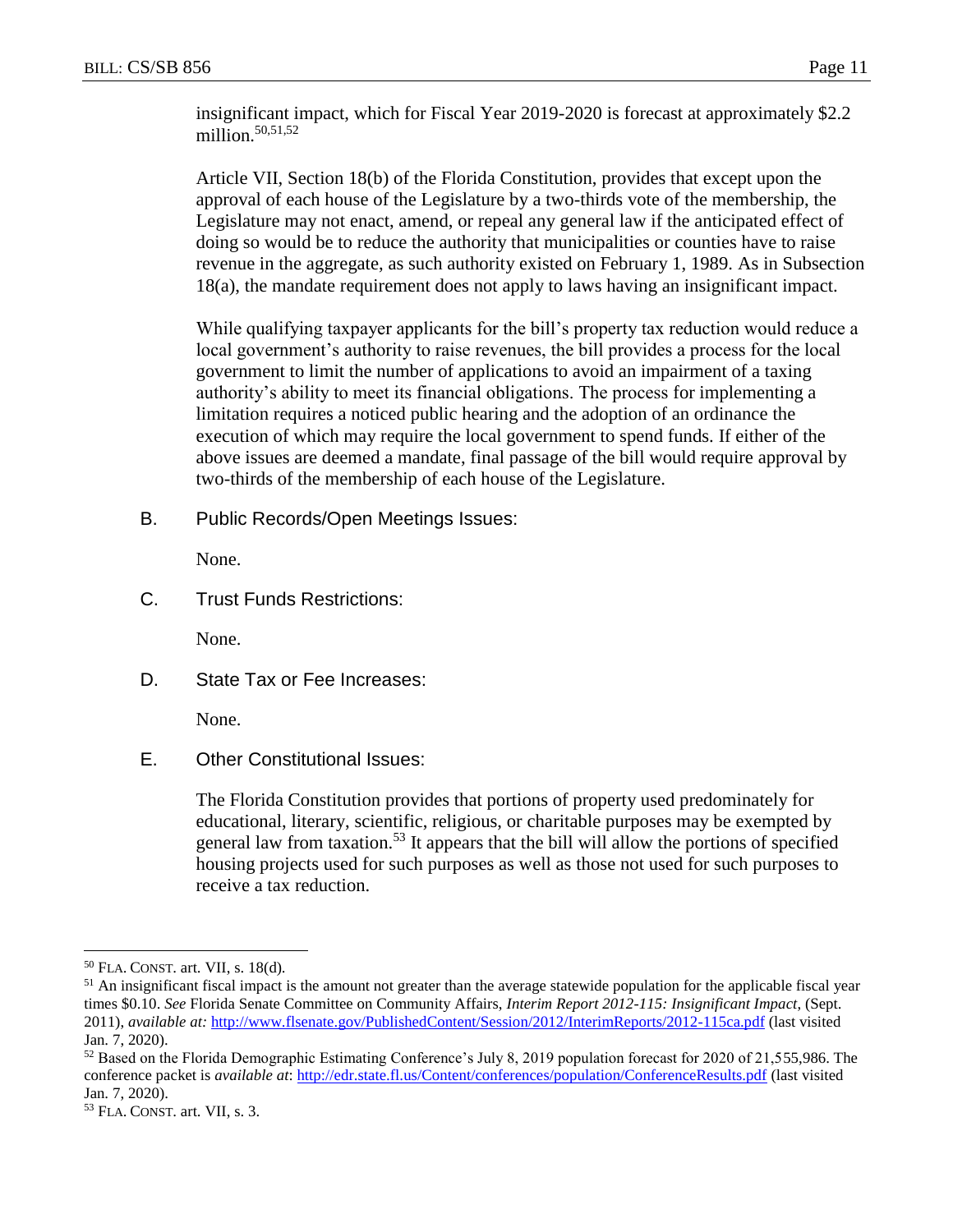## **V. Fiscal Impact Statement:**

A. Tax/Fee Issues:

The Revenue Estimating Conference has not yet determined the fiscal impact of the bill.

B. Private Sector Impact:

Developers of qualifying workforce housing projects will pay less property taxes.

C. Government Sector Impact:

Local governments will experience reduced revenues from their general nonvoted county or municipal millage. According to the Florida Department of Revenue (DOR), if the bill as originally filed passed, DOR would need to amend Form DR-504 and Rule 12D-16.002, F.A.C.<sup>54</sup> It is unclear if this is still the case for the committee substitute.

# **VI. Technical Deficiencies:**

None.

# **VII. Related Issues:**

The DOR analysis of the original bill provided comments related to the definition of base tax, the compliance report a taxpayer must file with the property appraiser, and issues related to the value adjustment board.<sup>55</sup> It is unclear if these comments are still relevant for the committee substitute.

## **VIII. Statutes Affected:**

This bill amends the following sections of the Florida Statutes: 163.31801 and 196.1978.

# **IX. Additional Information:**

A. Committee Substitute – Statement of Substantial Changes: (Summarizing differences between the Committee Substitute and the prior version of the bill.)

## **CS by Community Affairs on February 3, 2020:**

The committee substitute:

- Provides that the incentivizing tax reduction only applies to specified workforce housing projects.
- Clarifies how the base reduction rate in operating taxes is assessed for the first 16 years of the reduction period and how the recalculated assessed reduction rates are established during years 17-25.
- Allows a local government to waive impact fees for the construction of supportive housing by a non-profit under certain circumstances.

<sup>54</sup> Florida Department of Revenue, *SB 856 Agency Analysis* (Jan. 28, 2020) (on file with the Senate Committee on Community Affairs).

<sup>55</sup> *Id.*